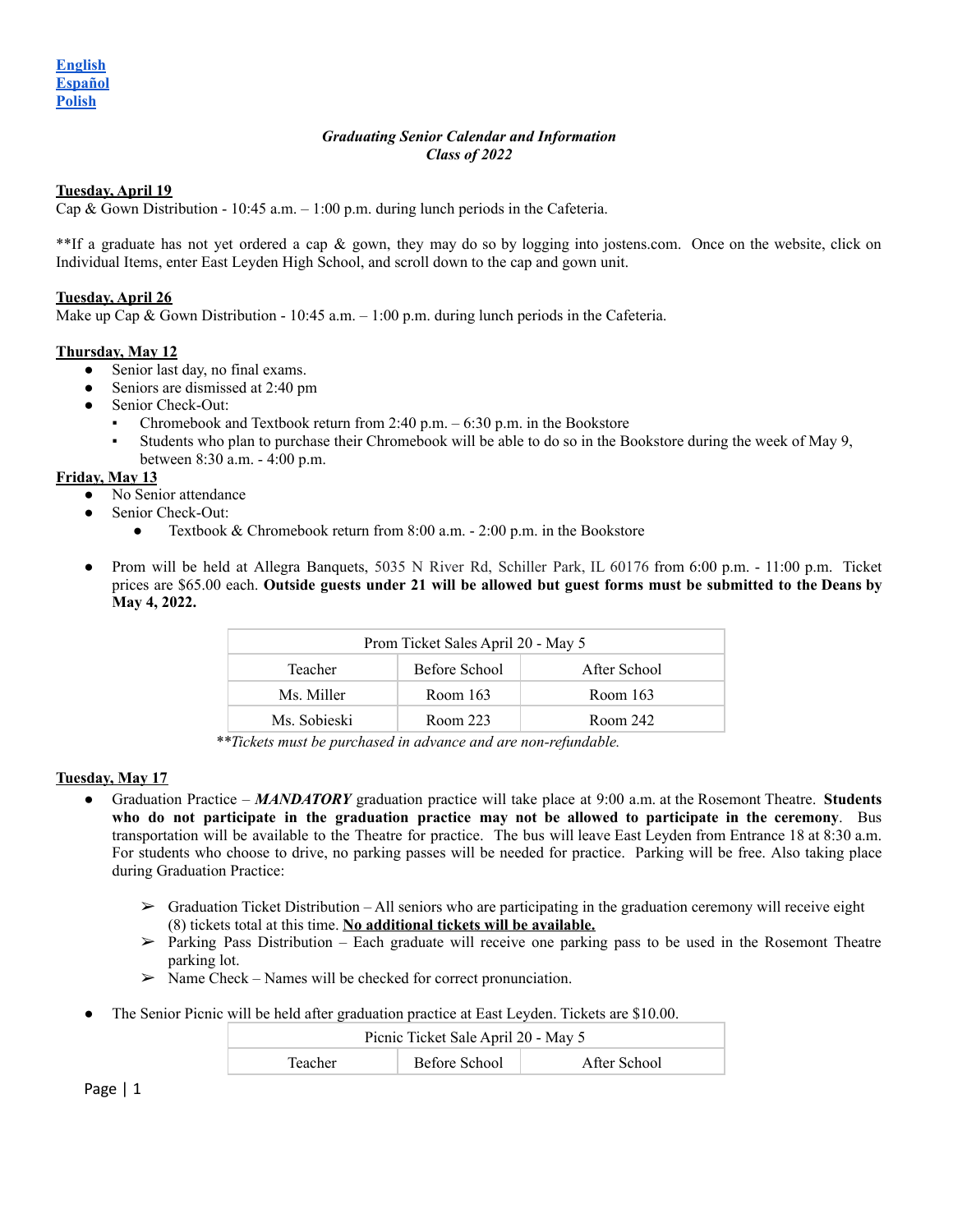| Mrs. Majchrowicz | Room 100 | Room 102 |
|------------------|----------|----------|
| Ms. Schulz       | Room 120 | Room 120 |

- Graduation Ceremony Rosemont Theatre, 5400 N. River Road in Rosemont. All graduating seniors participating in the ceremony must report to the Rosemont Theatre staging area by 5:30 p.m. **Students who arrive late may not be allowed to participate in the ceremony**. The doors will be open to the public at 5:45 p.m., and the ceremony will begin promptly at 6:30 p.m.
- Bus Transportation for Graduates A shuttle bus to the Theatre will leave from Entrance 18 at East Leyden promptly at 5:00 p.m. The shuttle bus will return to East Leyden thirty (30) minutes after the graduation ceremony has ended. If you are not on the bus at the time it departs the Theatre, we will assume you have other transportation.
- Parking Only cars with a parking pass will be allowed to park in the Theatre lot. All other vehicles must park in the Donald E. Stephens Convention Center Parking Garage, located just north of the Theatre. Parking tickets for the parking garage will be validated at no charge in the theatre lobby, following the ceremony.

# *Graduation Ceremony Requirements*

The following requirements have been established in order to help make the graduation ceremony an enjoyable and memorable evening for all in attendance. This is the highlight of the year, and with everyone's cooperation, a memory of a lifetime.

Our high school's graduation ceremony is to be a respectful and dignified one. The graduates are to contribute to this goal by exercising specific conduct. Graduates are to adhere to two specific behaviors. First, remain quiet while each graduate's name is read. Second, shake hands with the adults on stage who are involved with the presentation of the diplomas. Besides adding greatly to the decorum of the ceremony, these two specific behaviors will ensure that each graduate's name will be heard equally, fairly, and without disruption. This will also move the ceremony along at an appropriate cadence. If you have any questions or comments about behavioral expectations at the graduation ceremony, please contact Dr. Manola, Principal, at 847.451.3023. Thank you.

# *Participation in the Graduation Ceremony*

To participate in the graduation ceremony, students **must** complete all requirements established by the Board of Education, not be subject to any disciplinary consequences, and attend graduation practice.

# *Appropriate Dress for Graduates*

The following dress requirements must be met for all graduating seniors participating in the ceremony. Students who fail to follow these guidelines will not be allowed to participate in the ceremony.

- Cap and gown must be worn
- Attire may include; Comfortable dress, skirt, or dress pants, shirt, tie, and dress slacks
- Dress shoes **no gym shoes**
- **NO** corsage or boutonniere of any kind is to be worn or carried

# *Appropriate Audience Behavior*

To preserve the decorum of our ceremony, appropriate behavior is appreciated and expected of all our guests. **As the names of the** graduates are announced, please hold all applause and cheering so that the names of all graduates can be heard in an equal **and fair manner.** Please also make sure that all cell phones are turned off or set to vibrate.

# *Balloons, Flowers, or other Gifts*

In order to ensure that all parents, guests, and students can enjoy the ceremony, no balloons, flowers, or other types of gifts will be allowed into the Theatre. People who bring these items to the door will be asked to take them back to their cars, as no items may be left at the door.

# *Cameras and Video Recorders*

GradImages will be on hand to take a picture of each graduate as they receive their diploma. Proofs will be mailed within 5 to 7 days following the ceremony. You will also receive a coupon for a free 5x7 in that mailing. Orders for additional images can be placed at [www.gradimages.com.](http://www.gradimages.com) If you have any questions, you can contact them by calling 800.261.2576.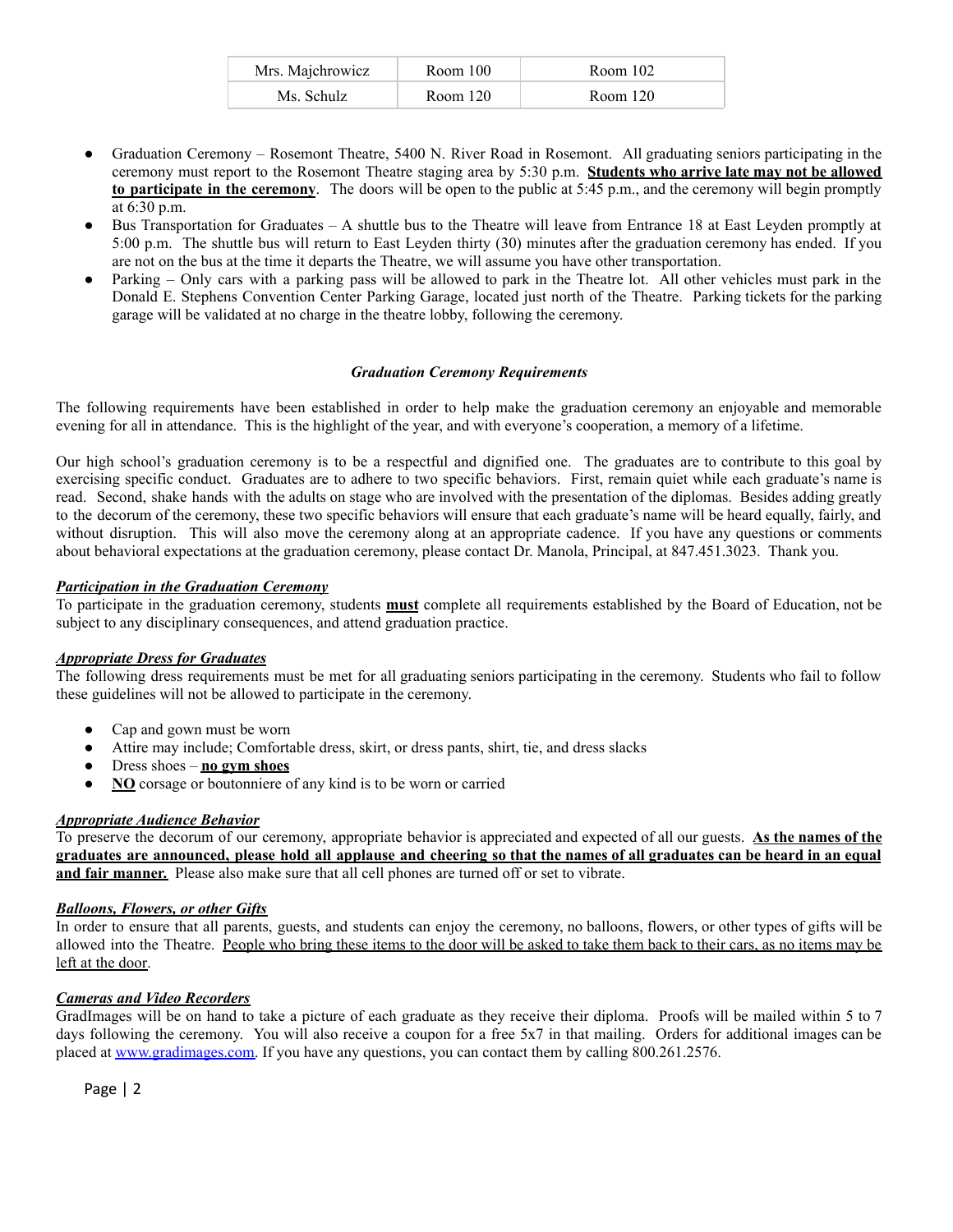In addition, the ceremony will be videotaped. A link to the video will be available on our website later in the summer.

We realize that this is a very important time for your family. With that in mind, please feel free to videotape or take pictures during the ceremony, but please be courteous to those around you. Additionally, no one will be permitted to stand in the aisles during the ceremony or approach the stage.

# *Smoking*

Smoking is not permitted in the Rosemont Theatre. Guests who violate this law will be asked to leave the ceremony. Graduating seniors will not be permitted to participate in the ceremony.

# *Seating*

To be fair to all our guests, seating is on a first-come, first-served basis. Everyone attending the graduation ceremony that is five (5) years of age or older must have a ticket to enter. Children under the age of five (5) must be accompanied by a parent and must sit on their lap during the ceremony. If you want your child to sit in their own seat, they must have a ticket.

Doors will open to the public at 5:45 p.m. All seating is open with the exception of those seats and areas reserved by the high school or the Rosemont Theatre. Parents and families will not be allowed to reserve boxes of seats and/or rows. Guests in wheelchairs should enter using the front entrance. Handicapped seating is available throughout the Theatre. Once again, these areas are available on a first-come, first-served basis. We appreciate your cooperation.

Please note that the main floor seating area will be closed to the public from 6:20 p.m. until approximately 6:40 p.m. to allow the graduates to assemble for the processional, and as they enter the main floor seating area. No seating will take place during this time.

# *Alcohol/Drugs*

Any graduating senior under the influence of alcohol and/or drugs or with the smell of alcohol/drugs on their breath or person will be turned over to the Rosemont Public Safety Department and will not be allowed to participate in the graduation ceremony. Any guest under the influence of alcohol/drugs will be referred to the Rosemont Public Safety Department.

# *Diplomas*

Diplomas will be mailed out following the ceremony.

# *Thank You!*

Thank you to the Village of Rosemont for so graciously offering us the use of the Rosemont Theatre for our ceremony. We are very grateful to have this opportunity, as we believe the Theatre will add to the beauty and dignity of the ceremony. We also hope to give everyone in attendance a special memory that will last forever. It is important that we be appropriate guests and respect this venue, as this is an opportunity that few high schools ever receive.

# *Final Thought*

This is an exciting time for all of us, and it is our hope that the guidelines outlined above will create an enjoyable and dignified ceremony for all participants.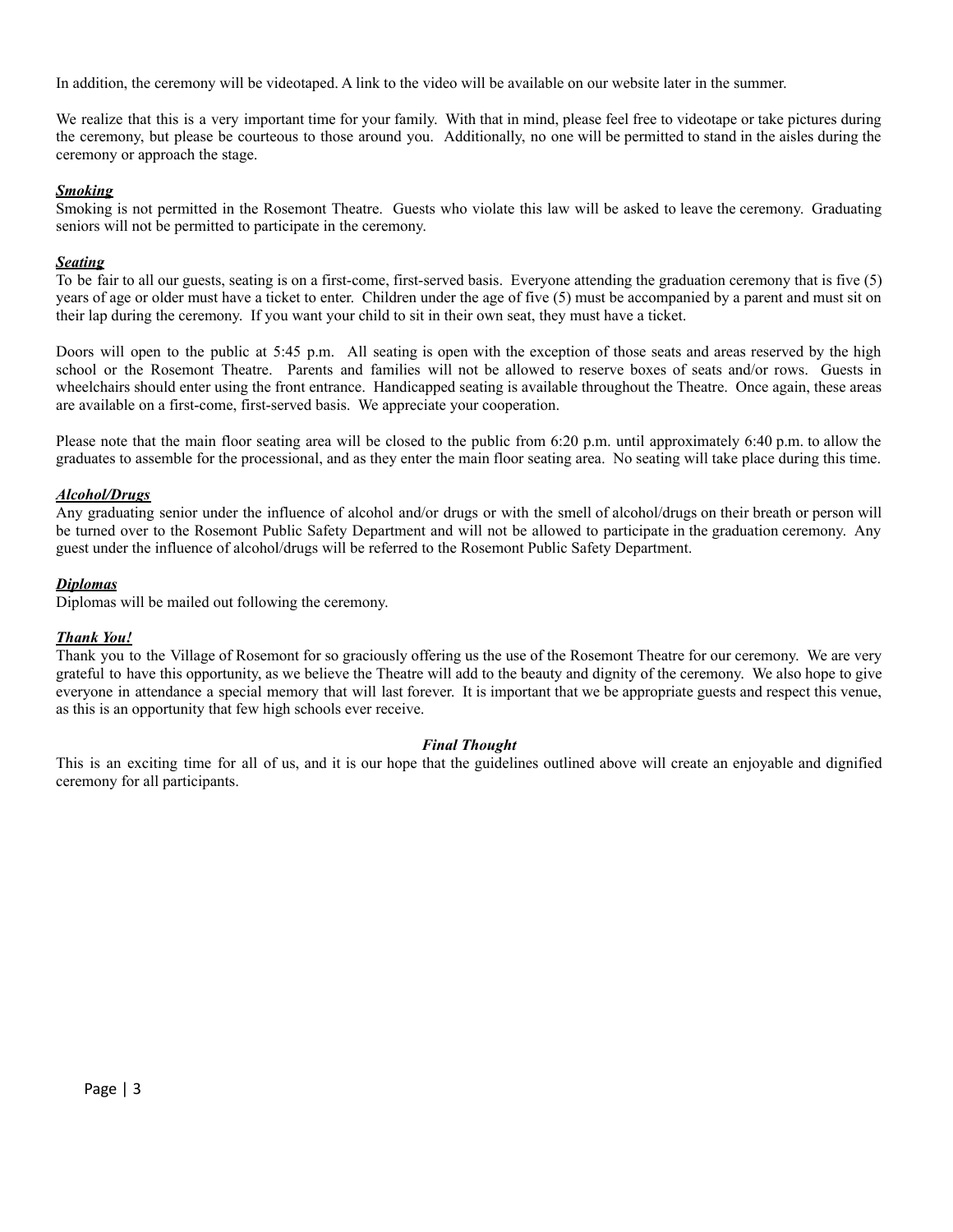# *Calendario de graduación de Seniors e Información Clase 2022*

# <span id="page-3-0"></span>**Martes 19 de abril**

Distribución de Toga y Birrete - 10:45 a.m. -1:00 p.m. durante los períodos de almuerzo en la Cafetería.

● Si el graduado aún no ha ordenado su toga y birrete, puede hacerlo accediendo al sitio de internet: jostens.com. Una vez en el sitio web, haga clic en Objetos Individuales (*Individual Items, en inglés)*, escriba East Leyden High School y luego busque Toga y Birrete (*Cap and Gown, en inglés)*

# **Martes 26 de abril**

Distribución de Toga y Birrete (Segunda Oportunidad) - 10:45 a.m. -1:00 p.m. durante los períodos de almuerzo en la Cafetería.

# **Jueves 12 de mayo**

- Último día de clases para *seniors*, no hay exámenes finales.
- Los *seniors* saldrán a las 2:40 p.m.
- Devolución de libros de texto y computadora a partir de las 2:40 p.m. 6:30 pm. en la tienda de libros

● Los estudiantes que planeen comprar su Chromebook podrán hacerlo en la tienda de libros durante la semana del 9 de mayo, de 8:30 a. m. a 4:00 p. m.

# **Viernes 13 de mayo**

- No habrá clases para *seniors*
- Devolución de libros de texto y Chromebook de 8:00 a. m. a 2:00 p. m. en la tienda de libros.

● *Prom* el baile de graduación se llevará a cabo en Allegra Banquets, 5035 N River Rd, Schiller Park, IL 60176 de 6:00 p. m. - 11.00 pm. Los precios de los boletos son de \$65.00

| Venta de boletos del 20 de abril al 5 de mayo |                 |                   |
|-----------------------------------------------|-----------------|-------------------|
| Maestre                                       | Antes de clases | Después de clases |
| Ms. Miller                                    | Salón 163       | Salón 163         |
| Ms. Sobieski                                  | Salón 223       | Salón 242         |

*\*\*Los boletos deberán adquirirse por adelantado y no son reembolsables.*

Se permitirán invitados externos menores de 21 años, pero los formularios de invitados deben enviarse a los decanos *antes de el 4 de mayo*

# **Martes 17 de mayo**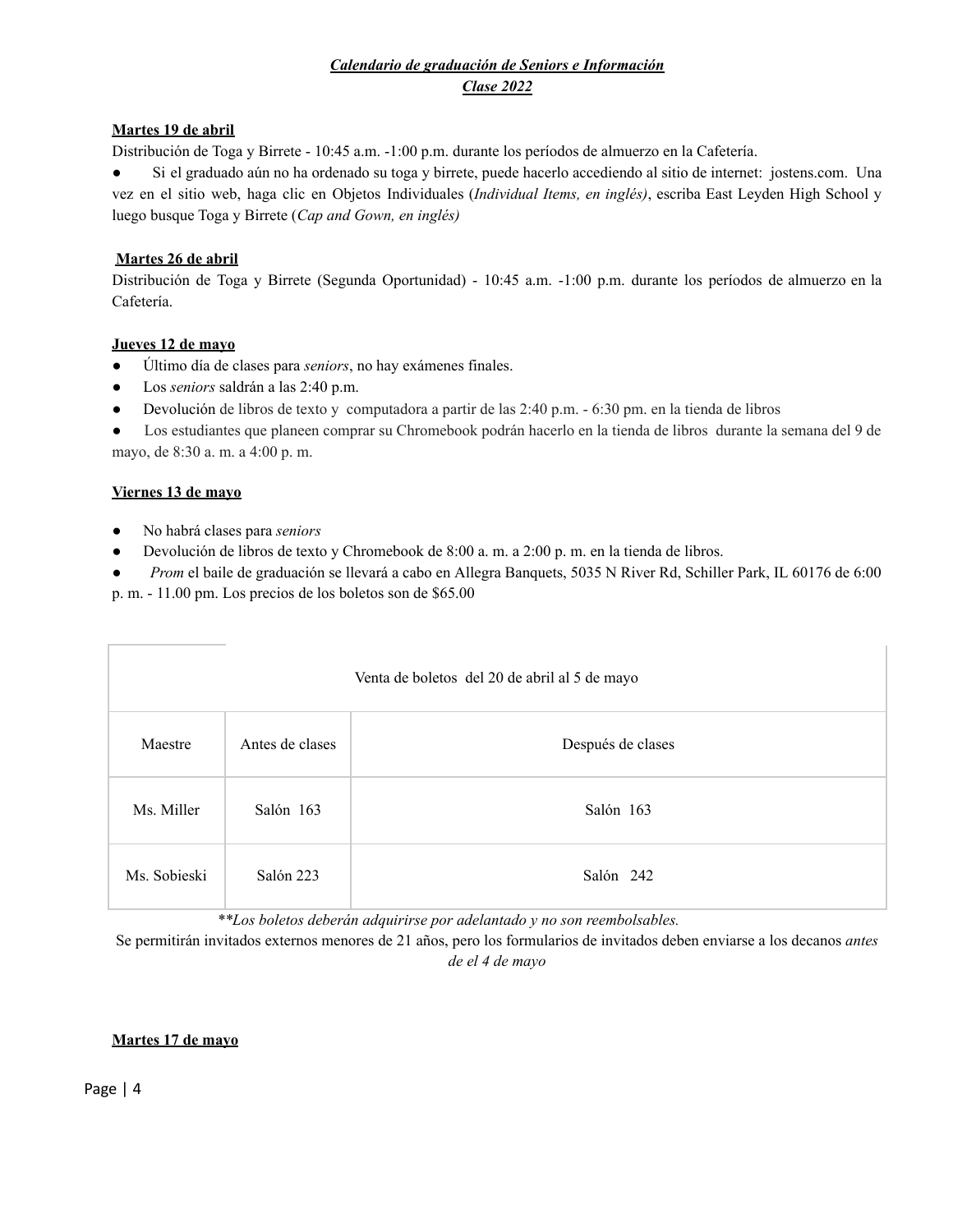● Práctica de graduación - La práctica de graduación OBLIGATORIA tendrá lugar a las 9:00 a.m. en el Teatro Rosemont. Los estudiantes que no participen en la práctica de graduación podrán ser excluidos de la ceremonia. Habrá autobuses disponibles para ir al teatro para la práctica. El autobús saldrá de East Leyden de entrada 18 a las 8:30 a.m. Los estudiantes que prefieran conducir no necesitarán pases de estacionamiento. El estacionamiento será gratuito. Además, durante la práctica de graduación, tendrá lugar lo siguiente:

➢ Distribución de Boletos de Graduación:

Los Seniors que participen de la ceremonia de graduación recibirán un total de ocho (8) boletos. No habrá boletos adicionales.

➢ Distribución de Pases de Estacionamiento: Cada graduado recibirá un pase de estacionamiento para ser usado en el estacionamiento del Teatro Rosemont.

 $\triangleright$  Verificación de nombres- Se verificará la pronunciación correcta de los nombres.

● El picnic para *seniors* se llevará a cabo después de la práctica de graduación en East Leyden. Los boletos cuestan \$10.00.

| Venta de boletos de picnic del 20 de abril al 5 de mayo |                 |                   |
|---------------------------------------------------------|-----------------|-------------------|
| Maestra                                                 | Antes de clases | Después de clases |
| Mrs. Majchrowicz                                        | Salón 100       | Salón 102         |
| Ms. Schulz                                              | Salón 120       | Salón 120         |

●Ceremonia de graduación – Rosemont Theatre, 5400 N. River Road en Rosemont. Todos los s*eniors* que se gradúen deberán reportarse en la zona del escenario del Teatro Rosemont antes de las 5:30 p.m. Es posible que los estudiantes que lleguen tarde no puedan participar en la ceremonia. Las puertas estarán abiertas al público a las 5:45 p.m., y la ceremonia comenzará puntualmente a las 6:30 p.m.

●Transporte en autobús para graduados – un autobús al teatro saldrá de la entrada 18 en East Leyden a las 5:00 p.m. en punto. El autobús volverá a Leyden 30 treinta minutos después de la ceremonia de graduación. Si algún estudiante no está presente al momento de la salida del autobús, se asumirá que ha encontrado otro medio de transporte

●Estacionamiento- sólo los coches con pase de estacionamiento podrán estacionarse en el estacionamiento del teatro. Todos los demás vehículos se deberán estacionar en el Donald E. Stephens Convention Center Parking Garage, ubicado al norte del teatro. Los boletos de estacionamiento del garaje serán autorizados sin cargo en el vestíbulo del teatro después de la ceremonia.

# *Requisitos de la Ceremonia de Graduación*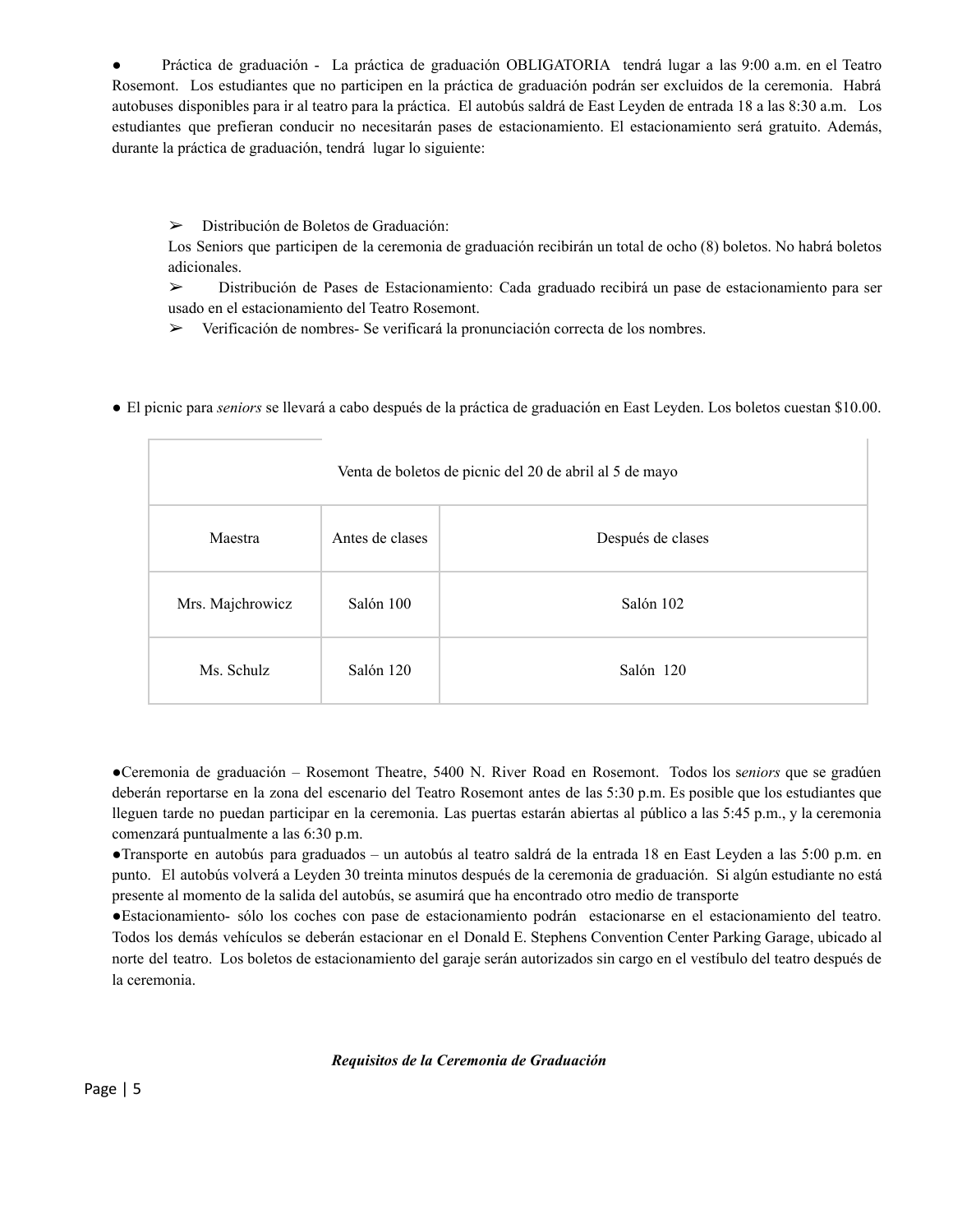Los siguientes requisitos han sido establecidos con el fin de ayudar a hacer la ceremonia de graduación una agradable y memorable noche para todos los asistentes. Este es el punto culminante del año, y con la cooperación de todos, un recuerdo de por vida.

La ceremonia de graduación de nuestra escuela será respetuosa y digna. Los graduados deben contribuir a este objetivo con conductas específicas. Los graduados acatarán dos comportamientos específicos. En primer lugar, permanecerán en silencio mientras se lee el nombre de cada graduado. En segundo lugar, darán la mano a los adultos en el escenario que participan en la presentación de los diplomas. Además de enaltecer el decoro de la ceremonia, con estos dos comportamientos específicos nos aseguraremos de que el nombre cada graduado se oiga del mismo modo, limpiamente y sin interrupciones. Esto también garantizará que a lo largo de la ceremonia se mantenga el mismo ritmo. Cualquier pregunta o comentario acerca de las expectativas de comportamiento en la ceremonia de graduación, por favor comuníquese con Dr. Manola, Director, al teléfono 847.451.3023. Muchas gracias.

#### *Participación en la Ceremonia de Graduación*

Para participar de la ceremonia de graduación, los estudiantes deberán cumplir con todos los requisitos establecidos por la Junta de Educación, no estar sujetos a ninguna consecuencia disciplinaria y asistir a la práctica de graduación.

#### *Vestimenta Apropiada para los Graduados*

Los siguientes requisitos de vestimenta deberán ser cumplidos por todos los seniors que participen en la ceremonia. Los estudiantes que no cumplan con las pautas de vestimenta, no tendrán permitido participar de la ceremonia.

- Toga y birrete son obligatorios
- La vestimenta puede incluir; Vestido cómodo, falda o pantalón de vestir, camisa, corbata y pantalones de vestir
- Zapatos de vestir- no tenis ni zapatillas de gimnasia
- NO se permiten ni ramos ni flores en el ojal.

#### *Comportamiento adecuado de la audiencia*

De modo de preservar el decoro de nuestra ceremonia, apreciaremos que el comportamiento sea el apropiado; esperamos lo mismo de todos nuestros huéspedes. A medida que se anuncien los nombres de los graduados, por favor, absténgase de aplaudir y de aclamar, para que los nombres de todos los graduados puedan ser escuchados de manera equitativa y justa. También asegúrese de que los teléfonos celulares estén apagados o en modo vibración.

#### *Globos, flores y otros regalos*

Para garantizar que todos los padres, invitados y estudiantes puedan disfrutar de la ceremonia, NO estará permitido entrar al Teatro con globos, flores, o ningún otro tipo de regalos. Las personas que traigan estos artículos deberán llevarlos de vuelta a su vehículo. No podrán dejar ningún artículo en la puerta.

#### *Cámaras y videograbadoras*

*GradImages* estará tomando fotografías de los graduados a medida que reciban sus diplomas. Las pruebas serán enviadas por correo dentro de 5 a 7 días siguientes a la ceremonia. Ustedes recibirán un cupón para una copia gratuita de una foto 5x7 en ese mismo correo. Imágenes adicionales podrán pedirse en el sitio de internet [www.gradimages.com.](http://www.gradimages.com/) Si tiene alguna pregunta, puede contactarlos al teléfono 800.261.2576. Además, la ceremonia será grabada y disponible en nuestro sitio web más adelante en el verano.

Somos conscientes de que este es un momento muy importante para su familia. Con esto en mente, por favor, siéntase libre de filmar o tomar fotografías durante la ceremonia, pero sea cortés con las personas que lo rodean. Además, nadie tendrá permitido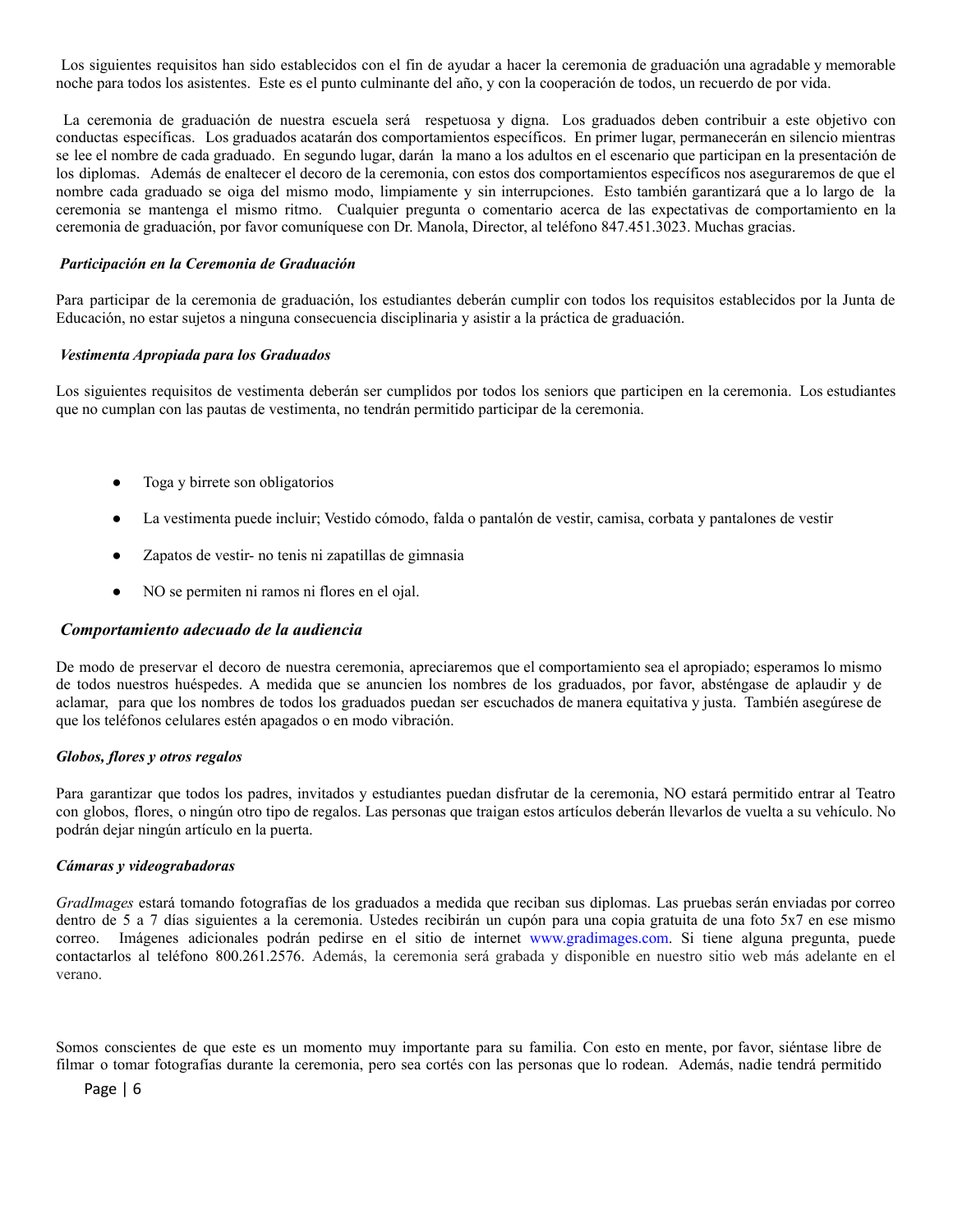pararse en los pasillos durante la ceremonia, ni acercarse al escenario.

### *Fumar*

Fumar no está permitido en el Teatro Rosemont. Los invitados que rompan esta regla serán expulsados de la ceremonia. Los graduados no tendrán permitido participar de la ceremonia.

#### *Distribución de Asientos*

De modo de ser justos con todos nuestros invitados, los asientos podrán ser ocupados a medida que vayan llegando. Todos los invitados que tengan cinco (5) años de edad o más deberán tener un boleto de entrada para ingresar. Los niños menores a cinco (5) años de edad deberán estar acompañados por un adulto y sentarse en su falda. Si usted prefiere que su niño o niña tenga su propio asiento, él o ella deberá tener un boleto.

Las puertas se abrirán al público a las 5:30 p.m. Todas las butacas podrán ocuparse, excepto por los asientos y las áreas reservados por la escuela o por el Teatro Rosemont. Las familias no tendrán permitido reservar grupos de asientos ni filas. Los invitados en sillas de ruedas deberán entrar a través de la puerta del frente. Hay asientos disponibles para personas con discapacidades en todo el Teatro. Una vez más, las áreas están disponibles para su uso a medida que los invitados lleguen. Apreciamos su colaboración.

Por favor, tenga en cuenta que la zona de asientos de la planta principal se cerrará al público desde las 6:20 p.m. hasta aproximadamente las 6:40 p.m. para permitir que los graduados se ordenen para la procesión.. La toma de asientos no podrá llevarse a cabo durante ese período de tiempo.

### *Alcohol/Drogas*

Si algun estudiante se encuentra bajo la influencia del alcohol y/o de drogas, o cuyo aliento huela a alcohol, serán entregados al Departamento de Seguridad Pública de Rosemont (*Rosemont Public Safety Department*, *en inglés)* y no tendrán permiso de participar de la ceremonia de graduación. Todos los invitados que se encuentren bajo la influencia de alcohol o drogas serán enviados al Departamento de Seguridad Pública de Rosemont (*Rosemont Public Safety Department, en inglés*)

#### *Diplomas*

Los diplomas se enviarán por correo después de la ceremonia.

#### *¡Gracias!*

Gracias al Municipio de Rosemont por habernos ofrecido tan generosamente el uso del Teatro Rosemont para nuestra ceremonia. Estamos muy agradecidos de tener esta oportunidad, ya que creemos que el Teatro agregará belleza y dignidad a la ceremonia. Esperamos brindarles un recuerdo especial a todos los asistentes y que dure toda la vida. Es importante que como invitados actuemos apropiadamente y respetemos este local de encuentro, ya que es una oportunidad que pocas escuelas secundarias han de recibir.

#### *Pensamientos finales*

Este es un momento emotivo y emocionante para todos nosotros, y es nuestra esperanza que los lineamientos antes expresados colaboren para crear una ceremonia agradable y digna para todos los participantes.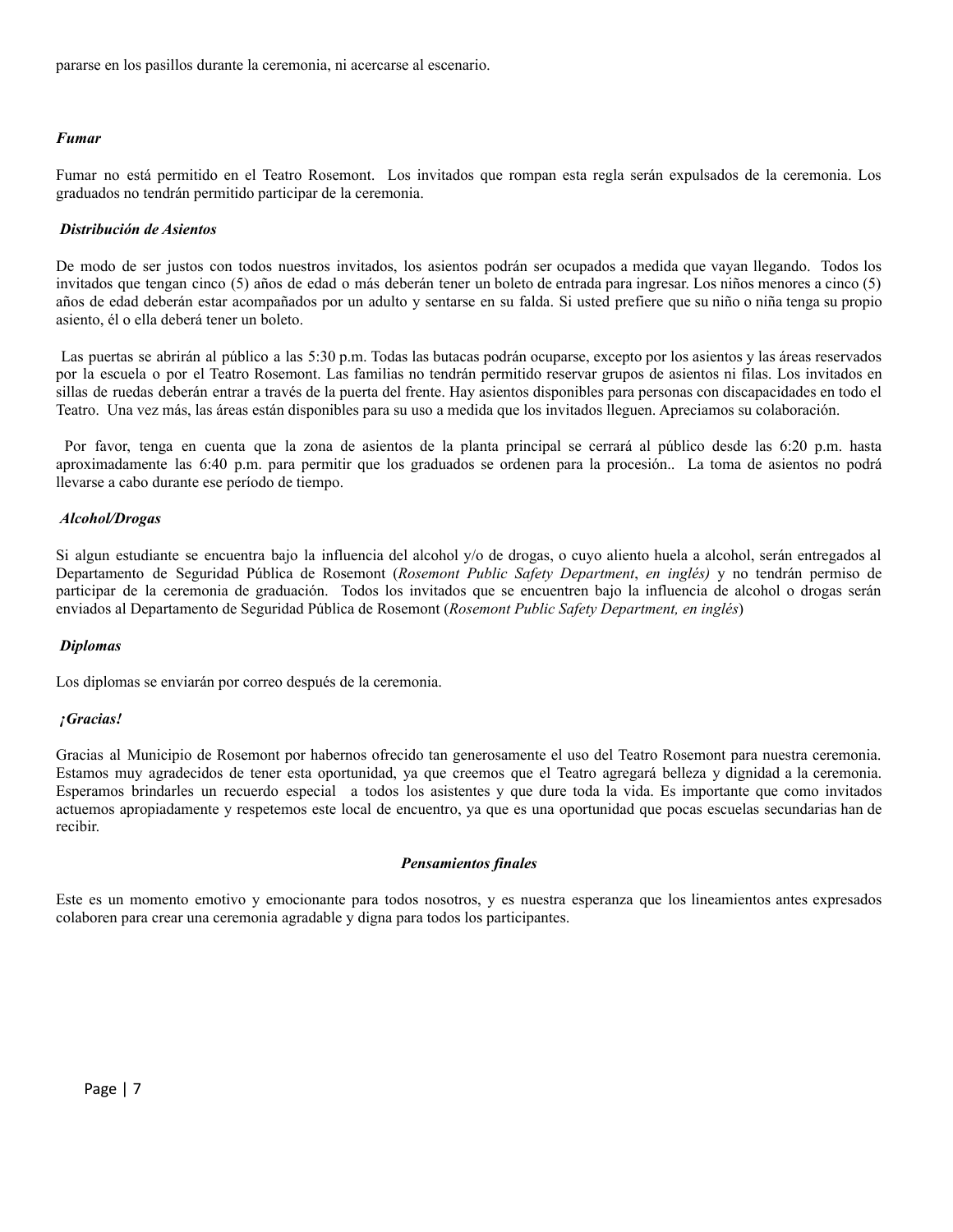# <span id="page-7-0"></span>*Kalendarz oraz Informacje Dotyczące Zakończenia Roku Szkolnego przez Seniorów (Graduation Ceremony)*

# *Klasa 2022*

# **Wtorek, 19 Kwietnia**

Rozdanie beretów (cap) i tóg (gown) - 10:45 am - 1:00 pm (w czasie lunchu) w Kafeterii.

\*\* Jeżeli absolwent nie zamówił jeszcze beretu i togi może to uczynić logując się do [www.getgradstuff.com](http://www.getgradstuff.com/). Prosze wejść na te strone na zakładkę "Individual Items", wejść na East Leyden High School, a następnie przejść na dół do opcji "cap and gown".

# **Wtorek, 26 Kwietnia**

● Rozdanie beretów i tóg spóźnialskim - 10:45 am - 1:00 pm (w czasie lunchu) w Kafeterii.

# Czwartek, 12 Maja

- Seniorzy ostatni dzień, bez końcowych egzaminów
- Seniorzy kończą o godz.14:40
- Seniorzy zwracają:

\*Chroembook i podręczniki od 14:40 do 18:30 w szkolnej księgarni

\*Seniorzy ,którzy planują kupić Chromebook, moga to zrobic w szkolnej księgarni od 9 do 12 maja, między godziną : 8:30 a 16:00

# **Piatek, 13 Maja**

- Senior frekwencja
- wymeldowanie Seniora
	- Zwrot Podręczników & Chromebook od 8:00 do 14:00 w księgarni szkolnej.

● Bal (Prom) odbędzie się. Allegra Banquets, 5035 N River Rd, Schiller Park, IL 60176 od 18:00 - 23:00 Cena biletu jest 65.00 \$ za sztukę.

| Sprzedaż biletów na studniówkę 20 kwietnia - 5 maja |              |           |
|-----------------------------------------------------|--------------|-----------|
| Teacher                                             | Przed szkołą | Po szkole |
| Ms. Miller                                          | Pokój 163    | Pokój 163 |
| Ms. Sobieski                                        | Pokój 223    | Pokój 242 |

*\*\*Bilety należy kupić z wyprzedzeniem i nie podlegają zwrotowi.*

Goście z zewnątrz poniżej 21 roku życia będą mogli uczestniczyć w balu ale trzeba złożyć formularz gości do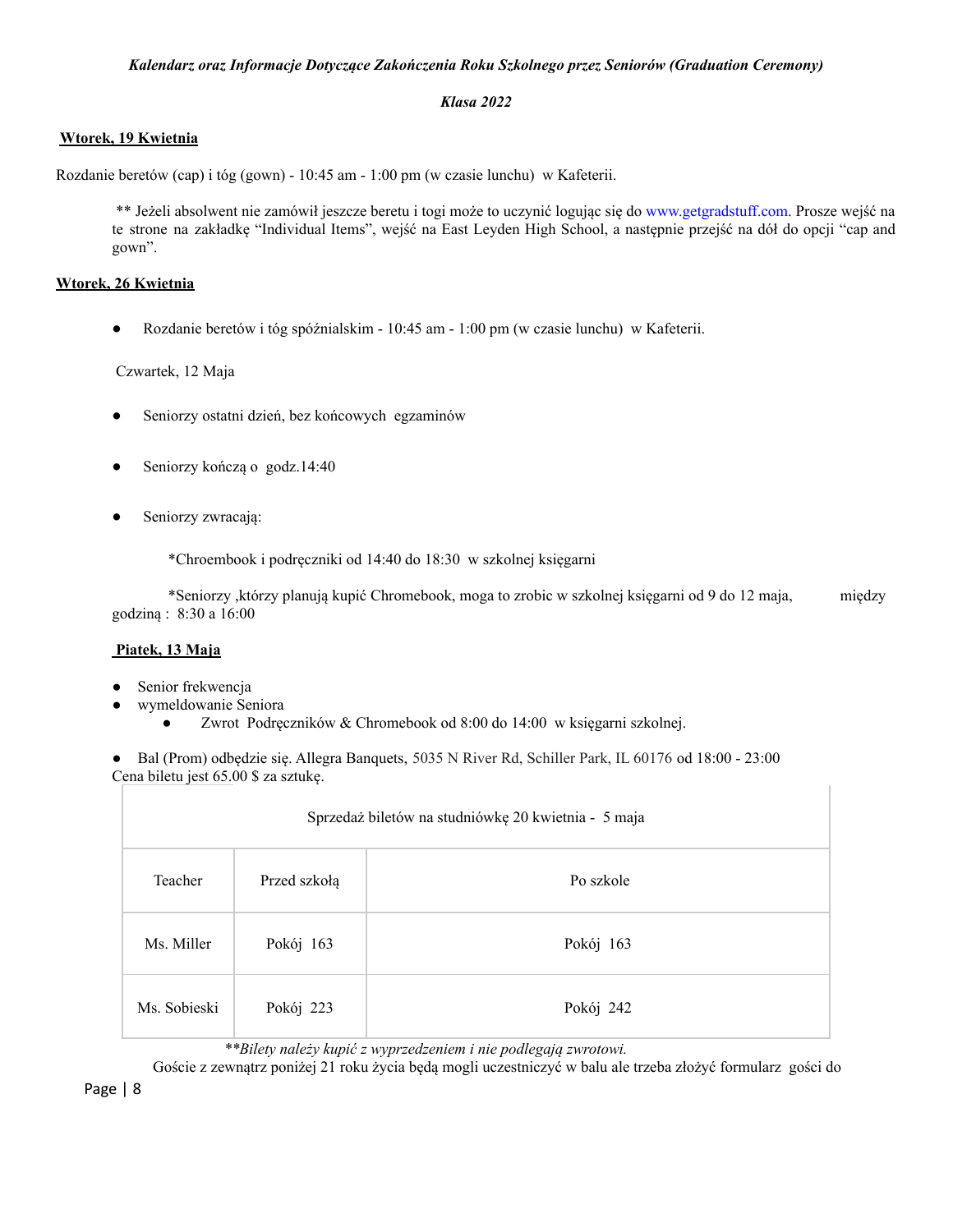# **Wtorek, 17 Maja**

➢ Dystrybucja przepustek parkingowych-każdy absolwent otrzyma jedna przepustke parkingowa do wykorzystania w Rosemont parkingu

➢ Sprawdzenie nazwiska pod względem poprawnej wymowy.

➢ Praktyka Graduacji –*OBOWIĄZKOWA* praktyka odbędzie się o godz. 9:00 w teatrze Rosemont. Studenci ,którzy nie przyjdą na praktykę ceremonii nie będą dopuszczeni do ceremonii graduacji. Szkoła zapewnia autobus do teatru na praktykę. Autobus wyjedzie z East Leyden przy wejściu nr 18 o godz.8:30 Uczniowie ,którzy zdecydują się na wlasny transport, nie będą potrzebować przepustek ,parking jest darmowy.

● Dystrybucja biletów na graduacje– Wszyscy absolwenci ,którzy biorą udział w ceremonii ukończenia szkoły, otrzymają łącznie osiem(8) biletów.Żadne dodatkowe bilety nie będą dostępne.

● Piknik Seniorów odbędzie się w East Leyden po skończonej praktyce graduacji.. Bilety sa po 10.00\$

| Sprzedaż biletów na piknik 20 kwietnia - 5 maja |              |           |
|-------------------------------------------------|--------------|-----------|
| Teacher                                         | Przed szkołą | Po szkole |
| Mrs. Majchrowicz                                | Pokój 100    | Pokój 102 |
| Ms. Schulz                                      | Pokój 120    | Pokój 120 |

- Ceremonia ukończenia szkoły– Rosemont Theatre, 5400 N. River Road w Rosemont.Wszyscy przyszli absolwenci muszą zgłosić się do teatru Rosemont przy scenie głównej przed godziną 17:30 p.m. Uczniowie ,którzy się spóźnią nie będą dopuszczeni do ceremonii. Drzwi dla publiczności będą otwarte o godzinie 17:45.
- Autobus dla Absolwentów .Autobus wyjedzie z East Leyden,wejście 18 punktualnie o godz 17:00 .Autobus wróci 30 min.po skończonej ceremonii Jeśli nie będzie cię w autobusie to zakładamy ,że masz własny transport.
- Parking Tylko samochody z przepustka parkingowa będą mogły wjechać pod teatr. All other vehicles must Wszystkie inne samochody muszą zaparkować na parkingu garażowym Donald E. Stephens Convention Center, położonym na północ od teatru. Opłata parkingowa zostanie skasowana w holu teatru po ceremonii, po okazaniu biletu.

# *Regulamin Ceremonii Graduacyjnej*

Poniższe wymogi zostały ustanowione w takim celu, aby uczynić naszą ceremonię radosnym i niezapomnianym przeżyciem dla wszystkich uczestników. Jest to główne wydarzenie roku, które to, za pomocą wspólnego wysiłku, może stać się radosnym wspomnieniem na całe życie.

Nasza ceremonia zakończenia szkoły przez seniorów jest wydarzeniem uroczystym i pełnym powagi. Absolwenci powinni się do tego przyczynić poprzez zaprezentowanie odpowiedniej postawy. Przede wszystkim wymaga się od nich dwóch rzeczy. Po pierwsze, muszą oni zachować ciszę podczas wyczytywania nazwiska każdego ucznia. Po drugie, wymagany jest od nich uścisk dłoni z dorosłymi, którzy będą stać na scenie i wręczać dyplomy. Zachowując się w ten sposób, absolwenci dodadzą powagi naszej ceremonii, a przez to również nazwisko każdego ucznia będzie jednakowo słyszalne bez zbędnych zakłóceń. Dzięki temu uroczystość będzie przebiegać w odpowiednim tempie. W celu uzyskania dalszych informacji odnośnie spraw związanych z etykietą uroczystości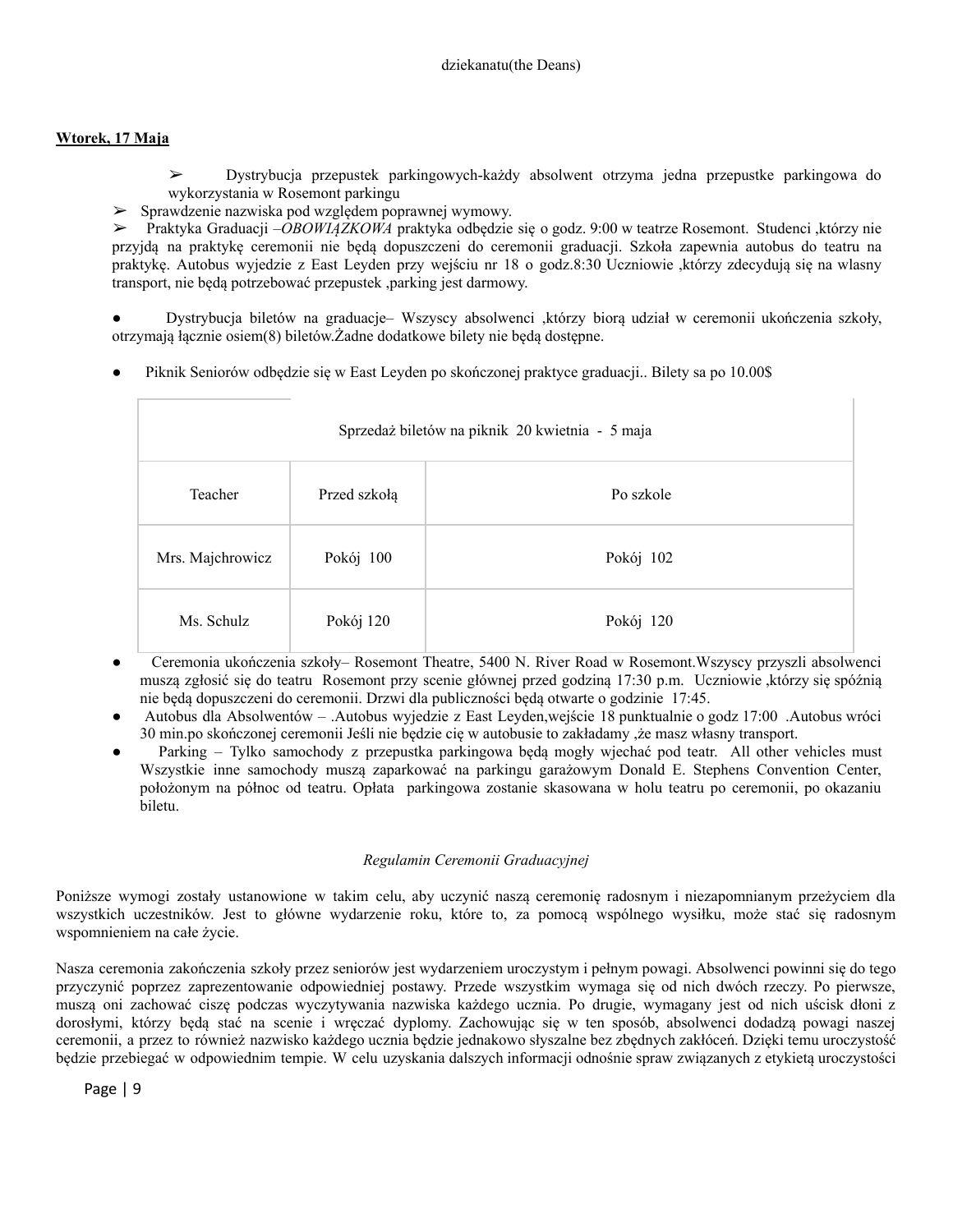#### *Uczestnictwo w Ceremonii*

Aby uczestniczyć w ceremonii graduacyjnej, każdy uczeń musi spełnić wymagania ustanowione przez Radę Szkoły (Board of Education). Musi mieć uregulowane wszystkie kwestie finansowe wobec Dystryktu Szkoły, nie zostal pociagniety do odpowiedzialnosci dyscyplinarnej oraz odbył próbę generalną ceremonii graduacyjnej.

### *Odpowiedni Ubiór*

Poniższe zasady ubioru muszą być przestrzegane przez uczniów-seniorów biorących udział w ceremonii. Uczniowie, którzy nie podporządkują się im nie będą mogli wziąć udziału w uroczystości ukończenia szkoły.

- Należy ubrać biret (cap) i toge (gown)
- Dla kobiet wygodna sukienka, spódnica, lub spodnie w kant
- Dla mężczyzn koszula, krawat oraz spodnie materiałowe
- Klasyczne obuwie –nie może to być obuwie sportowe
- NIE można przypinać lub trzymać żadnych bukiecików czy też dodatków do butonierki

# *Odpowiednie Zachowanie na Widowni*

Aby zachować odpowiednią powagę naszej uroczystości, od wszystkich gości oczekujemy stosownego zachowania. W czasie wywoływania nazwisk absolwentów prosze wstrzymać się z oklaskami oraz okrzykami, tak aby wszystkie nazwiska absolwentów w sprawiedliwy sposób mogły zostać usłyszane. Prosze takze sie upewnić, że wszystkie telefony komórkowe są wyłączone lub wyciszone.

#### *Balony, Kwiaty i Inne Prezenty*

Aby wszystkim rodziców, gościom oraz uczniom zagwarantować udany wieczór, wszelkie balony, kwiaty, czy też innego typu prezenty są zakazane w Teatrze. Uczestnicy, którzy przyniosą te rzeczy będą proszeni o ich odniesienie do samochodu, gdyż żadne przedmioty nie mogą być pozostawione przy wejściu.

*Kamery i Inne Urządzenia Video*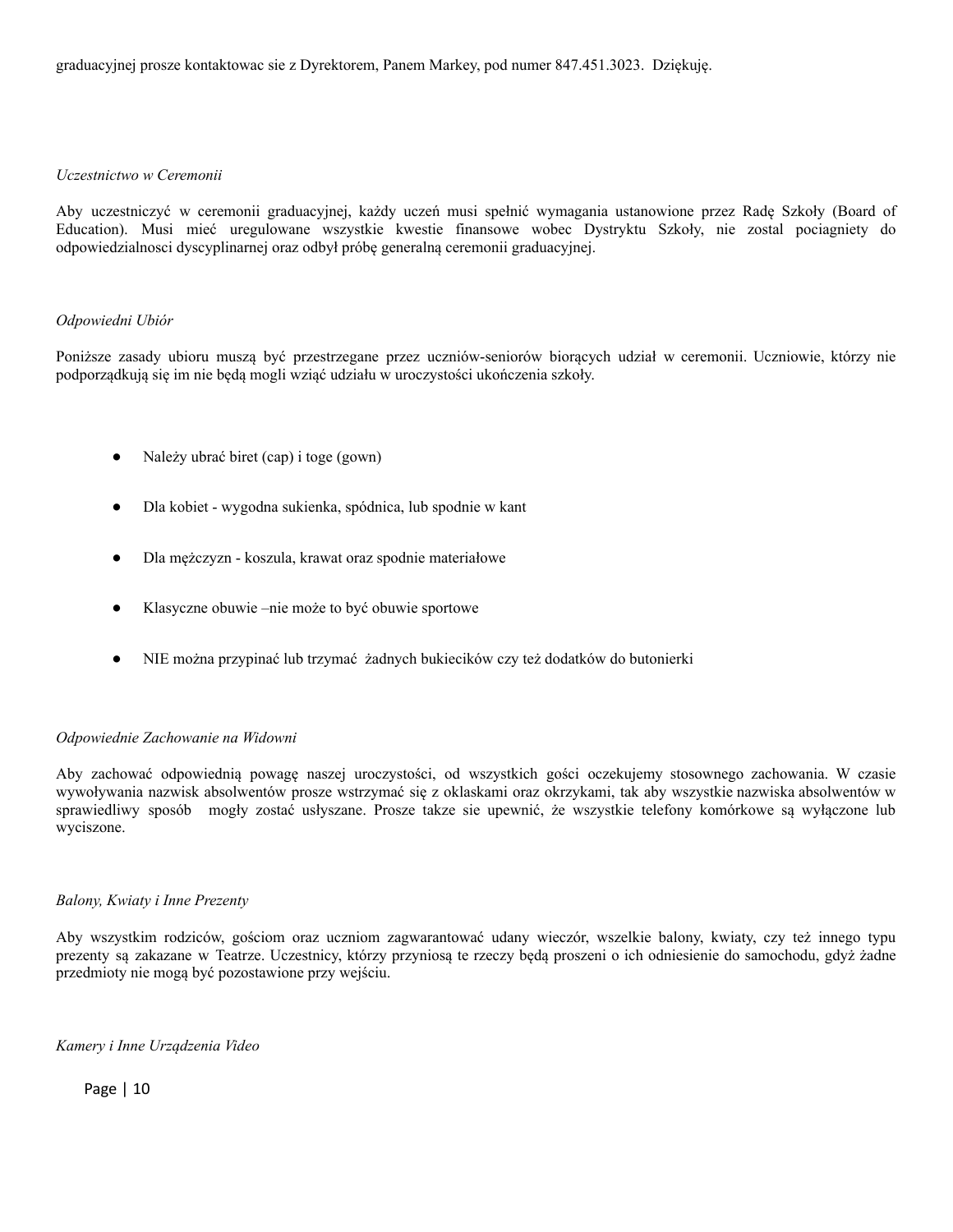Na miejscu, każdemu absolwentowi w trakcie otrzymywania dyplomów, będą robione zdjęcia przez "GradImages". Odbitki będą do Państwa wysłane w przeciągu 5-7 dni po uroczystości. Otrzymacie także w tej przesyłce kupon na darmowe zdjęcie 5x7. Zamówienia na dodatkowe zdjęcia mogą być składane na stronie internetowej [www.gradimages.com](http://www.gradimages.com/). Jeżeli macie Państwo dodatkowe pytania, prosze skontaktowac sie z ta firma pod numer 800.261.2576.

Ponadto, uroczystość ta będzie transmitowana na żywo na naszej stronie internetowej [https://www.leyden212.org/East.](https://www.leyden212.org/East) Zdajemy sobie sprawę, że jest to bardzo ważny moment dla Państwa rodzin. Mając to na uwadze, zachęcamy wszystkich do robienia zdjęć czy też nagrywania w czasie ceremonii. Pamiętajmy także, aby z uprzejmością traktować innych uczestników. Proszę mieć na względzie również to, że nie będzie można blokować przejść między rzędami ani podchodzić do sceny.

#### *Palenie*

Palenie jest zakazane w Rosemont Theatre. Goście, którzy złamią ten zakaz będą proszeni o opuszczenie ceremonii. Gdy będzie to dotyczyć uczniów-seniorow, nie zostaną oni dopuszczeni do uczestnictwa w uroczystości.

### *Miejsca siedzące*

Aby potraktować wszystkich sprawiedliwie miejsca siedzące będą zajmowane w kolejności przez tych uczestników, którzy pojawią się najwcześniej. Każdy z uczestników powyżej 5 roku życia musi posiadać wejściówkę. Dzieci poniżej 5 roku życia muszą być pod opieką rodzica i siedzieć na kolanach rodzica podczas trwania ceremonii, chyba że rodzic zdecyduje się kupić bilet, tak by dziecko miało osobne miejsce siedzące.

Drzwi dla publiczności będą otwarte od godziny 17:45.

Wszystkie miejsca siedzące będą dostępne, z wyjątkiem miejsc, czy sektorów wcześniej zarezerwowanych przez szkołę lub Rosemont Theatre. Rodzice ani też rodziny nie będą mieć możliwości rezerwacji całych rzędów. Goście na wózkach inwalidzkich powinni wchodzić głównym wejściem. Miejsca dla osób niepełnosprawnych są dostępne w Teatrze. Jeszcze raz przypominamy, że miejsca siedzące będą zajmowane w kolejności w zależności od tego, kto przybędzie najwcześniej. Doceniamy Państwa współpracę w tym zakresie.

Prosze miec na uwadze fakt, że główny sektor miejsc siedzących będzie zamknięty dla publiczności w godzinach między 18:20 a 18:40 w celu umożliwienia absolwentom ustawienia się w pochód, który wkroczy frontowym wejściem. W tym czasie nie będzie można zajmować miejsc.

#### *Alkohol/Narkotyki*

Każdy uczeń-senior, który będzie pod wpływem alkoholu lub narkotyków, czy też taki, od którego będzie czuć zapach alkoholu/narkotyków, zostanie przekazany do Wydziału Bezpieczeństwa Publicznego w Rosemont, a co za tym idzie, nie będzie mógł dalej uczestniczyć w uroczystości. Dotyczy to również gości, którzy znajdą się pod wpływem alkoholu/narkotyków. Zostaną oni także przekazani pod kuratelę wspomnianego wydziału.